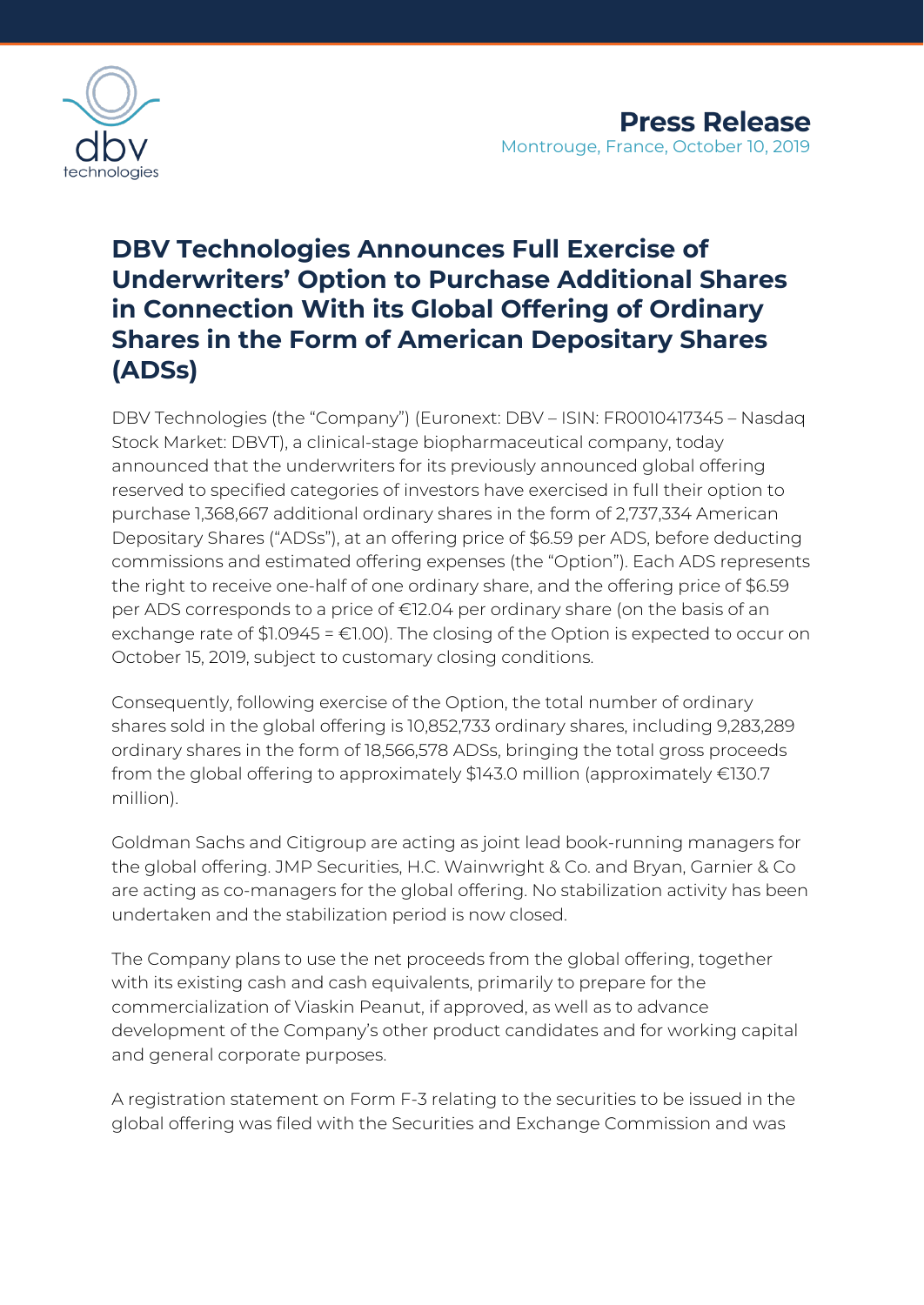

declared effective on October 1, 2019. The offering of ordinary shares in the form of ADSs was made only by means of a written prospectus and prospectus supplement that form a part of the registration statement, as well as a free writing prospectus related to the global offering. A free writing prospectus, final prospectus supplement and accompanying prospectus relating to and describing the terms of the offering was filed with the Securities and Exchange Commission and is available on the Securities and Exchange Commission's website at [www.sec.gov.](http://www.sec.gov/) Copies of the final prospectus supplement and accompanying prospectus may also be obtained for free from: Goldman Sachs, Attention: Prospectus Department, 200 West Street, New York, NY 10282, via telephone: 1- 866-471-2526, facsimile: 212-902-9316 or via email: [prospectusgroup](mailto:prospectusgroup-ny@ny.email.gs.com)[ny@ny.email.gs.com;](mailto:prospectusgroup-ny@ny.email.gs.com) or Citigroup, c/o Broadridge Financial Solutions, 1155 Long Island Avenue, Edgewood, New York, 11717 or via telephone: 800-831-9146.

Application was made to list the new ordinary shares to be issued pursuant to the global offering on the regulated market of Euronext Paris pursuant to a listing prospectus which received the approval of the *Autorité des Marchés Financiers*  ("AMF") on October 9, 2019 under number19-485, and comprising (i) the 2018 universal registration document, including the risk factors, filed with the AMF on October 9, 2019 under number D.18-0889 (*document d'enregistrement universel 2018*), which incorporates by reference the 2018 registration document (*document de référence 2018*) and the 2019 half-year financial report (*rapport financier semestriel 2019*), and (ii) a Securities Note (*Note d'opération*), including (iii) a summary of the prospectus. Copies of the Company's 2018 universal registration document are available free of charge at the Company's head office located at: 177-181 avenue Pierre Brossolette – 92120 Montrouge – France. The listing prospectus will be published on the AMF's website at [www.amf-france.org.](http://www.amf-france.org/)

\* \* \*

### **About DBV Technologies**

DBV Technologies is developing Viaskin®, an investigational proprietary technology platform with broad potential applications in immunotherapy. Viaskin is based on epicutaneous immunotherapy, or EPIT®, DBV's method of delivering biologically active compounds to the immune system through intact skin. With this new class of self-administered and non-invasive product candidates, the Company is dedicated to safely transforming the care of food allergic patients, for whom there are no approved treatments. DBV's food allergies programs include ongoing clinical trials of Viaskin Peanut and Viaskin Milk, and preclinical development of Viaskin Egg. DBV is also pursuing a human proof-ofconcept clinical trial of Viaskin Milk for the treatment of Eosinophilic Esophagitis, and exploring potential applications of its platform in vaccines and other immune diseases. DBV Technologies has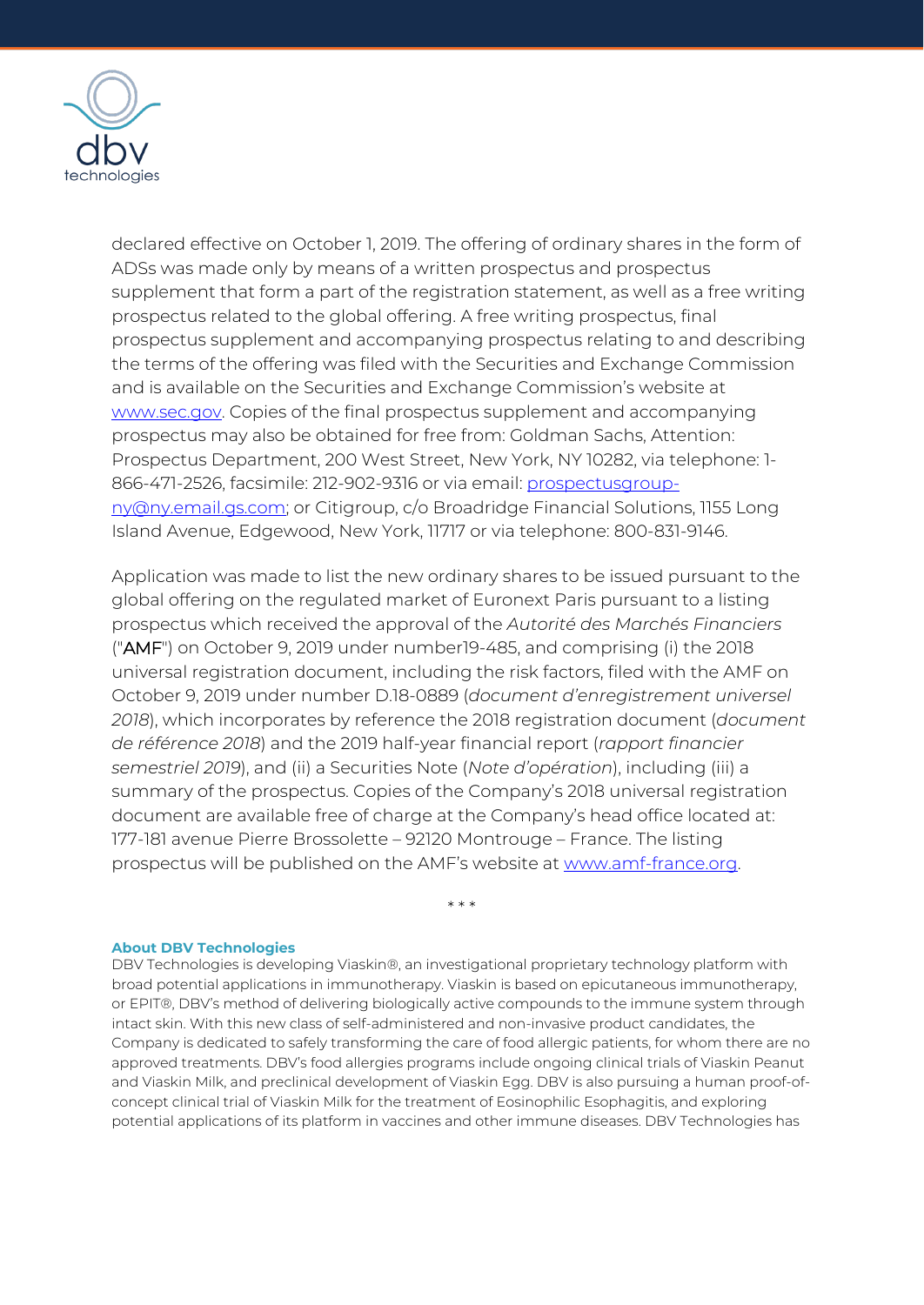

global headquarters in Montrouge, France and offices in Bagneux, France, and North American operations in Summit, NJ and New York, NY. The Company's ordinary shares are traded on segment B of Euronext Paris (Ticker: DBV, ISIN code: FR0010417345), part of the SBF120 index, and the Company's ADSs (each representing one-half of one ordinary share) are traded on the Nasdaq Global Select Market (Ticker: DBVT).

### **Forward Looking Statements**

This press release contains forward-looking statements, including statements about the expected closing of the global offering, including the Option, and the anticipated use of proceeds from the offering. These forward-looking statements are not promises or guarantees and involve substantial risks and uncertainties. Factors that could cause actual results to differ materially from those described or projected herein include risk associated with market and other financing conditions, risks associated with clinical trials and regulatory reviews and approvals, and risk related to the sufficiency of the Company's existing cash resources and liquidity. A further list and description of these risks, uncertainties and other risks can be found in the Company's regulatory filings with the French Autorité des Marchés Financiers and U.S. Securities and Exchange Commission, including in the Company's Annual Report on Form 20-F for the year ended December 31, 2018. Existing and prospective investors are cautioned not to place undue reliance on these forward-looking statements, which speak only as of the date hereof. The Company undertakes no obligation to update or revise forward-looking statements as a result of new information, future events or circumstances, or otherwise, except as required by law.

### **DBV Investor Relations Contact**

Sara Blum Sherman Senior Director, Investor Relations & Strategy +1 212-271-0740 [sara.sherman@dbv-technologies.com](mailto:sara.sherman@dbv-technologies.com)

## **DBV Media Contact**

Joe Becker VP, Global Corporate Communications +1-646-650-3912 [joseph.becker@dbv-technologies.com](mailto:joseph.becker@dbv-technologies.com)

### **Disclaimers**

This press release does not constitute an offer to sell nor a solicitation of an offer to buy, nor shall there be any sale of ordinary shares or ADSs in any state or jurisdiction in which such an offer, solicitation or sale would be unlawful prior to registration or qualification under the securities laws of any such state or jurisdiction.

The distribution of this document may, in certain jurisdictions, be restricted by local legislations. Persons into whose possession this document comes are required to inform themselves about and to observe any such potential local restrictions.